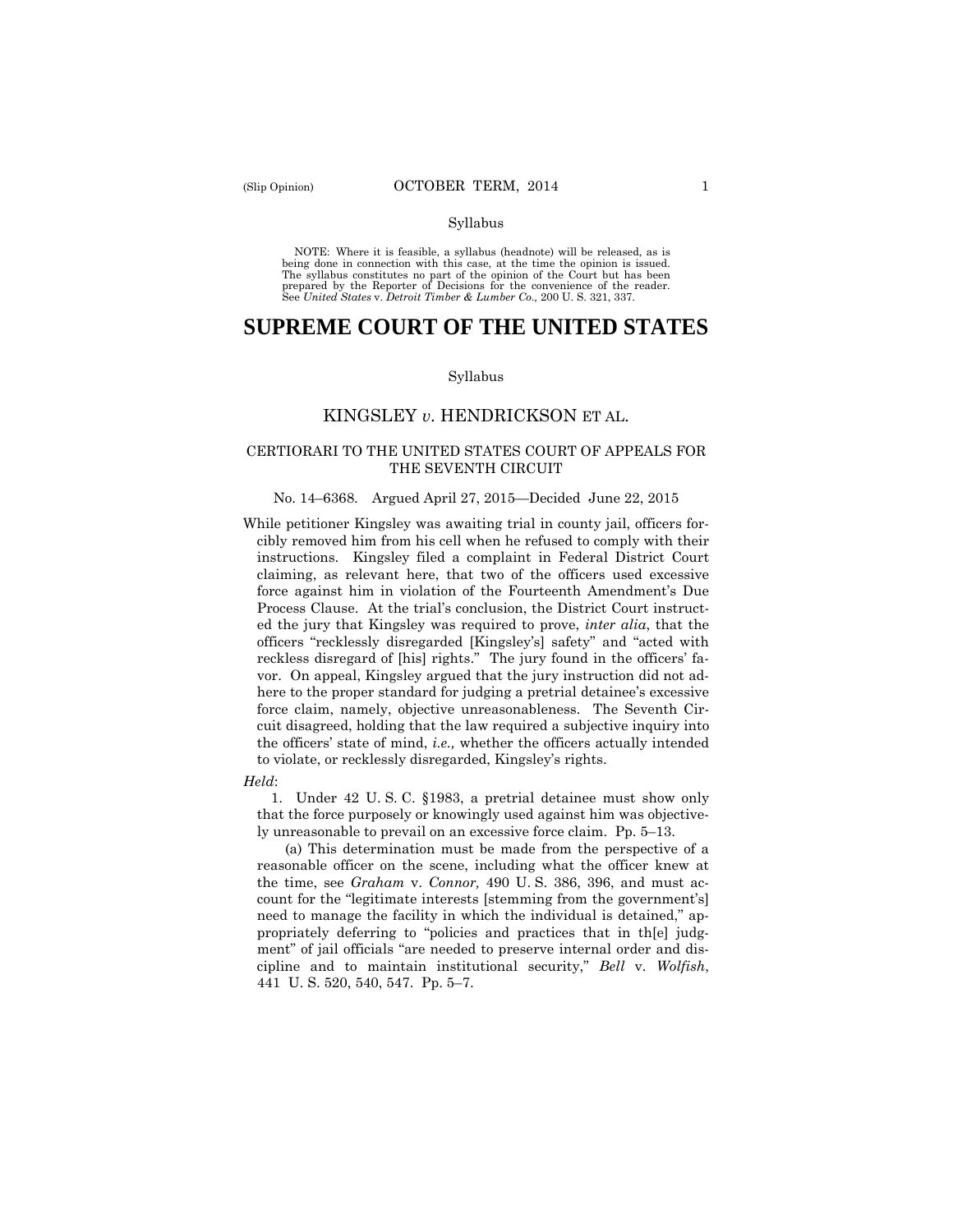#### Syllabus

(b) Several considerations lead to this conclusion. An objective standard is consistent with precedent. In *Bell*, for instance, this Court held that a pretrial detainee could prevail on a claim that his due process rights were violated by providing only objective evidence that the challenged governmental action was not rationally related to a legitimate governmental objective or that it was excessive in relation to that purpose. 441 U. S., at 541–543. Cf. *Block* v. *Rutherford*, 468 U. S. 576, 585–586. Experience also suggests that an objective standard is workable. It is consistent with the pattern jury instructions used in several Circuits, and many facilities train officers to interact with detainees as if the officers' conduct is subject to objective reasonableness. Finally, the use of an objective standard adequately protects an officer who acts in good faith, *e.g.,* by acknowledging that judging the reasonableness of the force used from the perspective and with the knowledge of the defendant officer is an appropriate part of the analysis. Pp. 7–10.

(c) None of the cases respondents point to provides significant support for a subjective standard. *Whitley* v. *Albers*, 475 U. S. 312, and *Hudson* v. *McMillian*, 503 U. S. 1, lack relevance in this context because they involved claims brought by convicted prisoners under the Eighth Amendment's Cruel and Unusual Punishment Clause, not claims brought by pretrial detainees under the Fourteenth Amendment's Due Process Clause. And in *County of Sacramento* v. *Lewis*, 523 U. S. 833, a statement indicating the need to show "purpose to cause harm," *id.,* at 854, for due process liability refers not to whether the force intentionally used was excessive, but whether the defendant intended to commit the acts in question, *id.,* at 854, and n. 13. Finally, in *Johnson* v. *Glick*, 481 F. 2d 1028 (CA2), a malicious-and-sadistic-purpose-to-cause-harm factor was not suggested as a *necessary* condition for liability, but as a factor, among others, that might help show that the use of force was excessive. Pp. 10–13.

2. Applying the proper standard, the jury instruction was erroneous. Taken together, the features of that instruction suggested that the jury should weigh respondents' subjective reasons for using force and subjective views about the excessiveness of that force. Respondents' claim that, irrespective of this Court's holding, any error in the instruction was harmless is left to the Seventh Circuit to resolve on remand. Pp. 13–14.

744 F. 3d 443, vacated and remanded.

 GINSBURG, SOTOMAYOR, and KAGAN, JJ., joined. SCALIA, J., filed a dis- senting opinion, in which ROBERTS, C. J., and THOMAS, J., joined. ALITO, BREYER, J., delivered the opinion of the Court, in which KENNEDY, J., filed a dissenting opinion.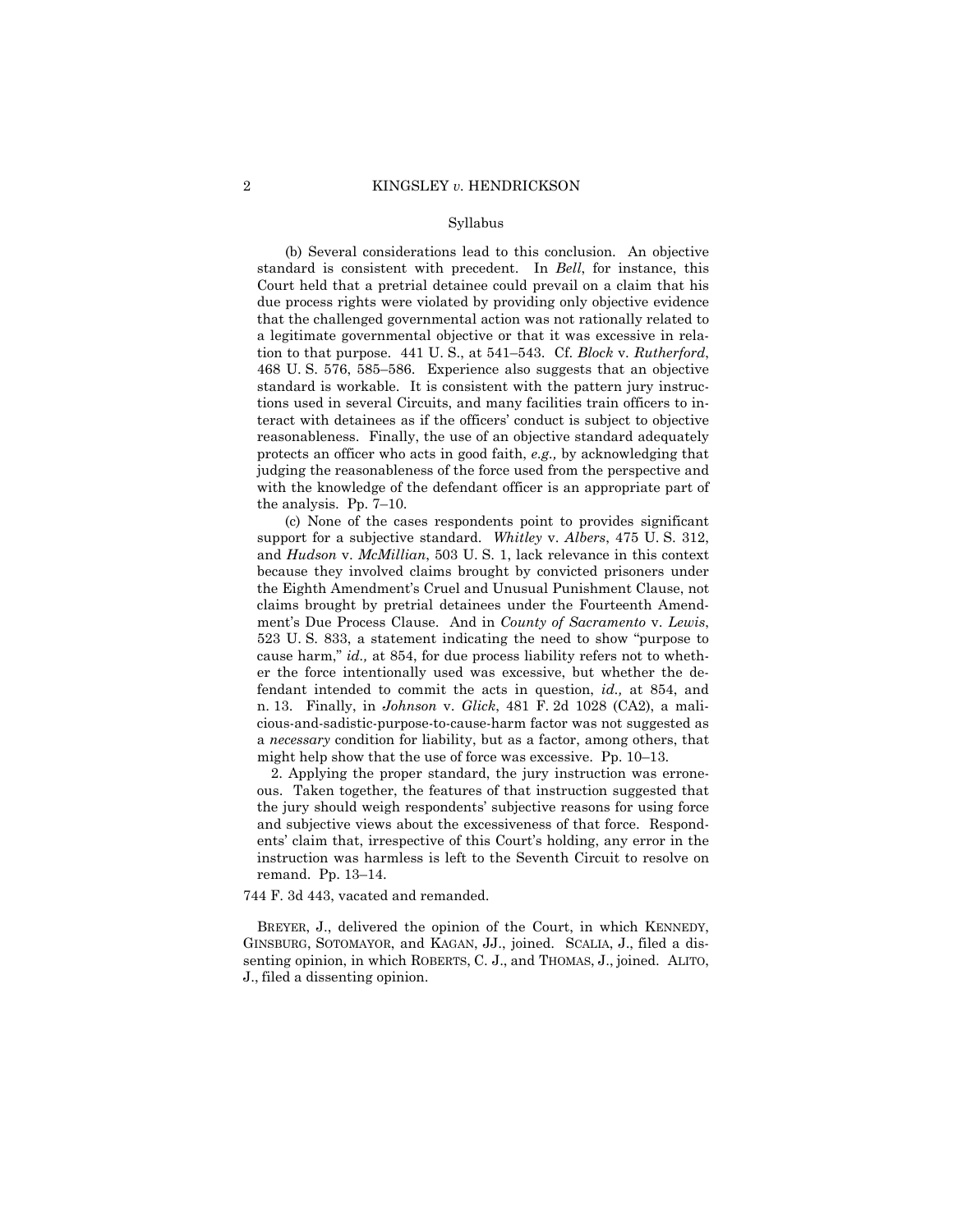preliminary print of the United States Reports. Readers are requested to notify the Reporter of Decisions, Supreme Court of the United States, Wash- ington, D. C. 20543, of any typographical or other formal errors, in order that corrections may be made before the preliminary print goes to press. NOTICE: This opinion is subject to formal revision before publication in the

## $\frac{1}{2}$  , where  $\frac{1}{2}$ **SUPREME COURT OF THE UNITED STATES**

#### $\frac{1}{2}$  ,  $\frac{1}{2}$  ,  $\frac{1}{2}$  ,  $\frac{1}{2}$  ,  $\frac{1}{2}$  ,  $\frac{1}{2}$ No. 14–6368

## MICHAEL B. KINGSLEY, PETITIONER *v.* STAN HENDRICKSON, ET AL.

## ON WRIT OF CERTIORARI TO THE UNITED STATES COURT OF APPEALS FOR THE SEVENTH CIRCUIT

#### [June 22, 2015]

## JUSTICE BREYER delivered the opinion of the Court.

In this case, an individual detained in a jail prior to trial brought a claim under Rev. Stat. §1979, 42 U. S. C. §1983, against several jail officers, alleging that they used excessive force against him, in violation of the Fourteenth Amendment's Due Process Clause. The officers concede that they intended to use the force that they used. But the parties disagree about whether the force used was excessive.

The question before us is whether, to prove an excessive force claim, a pretrial detainee must show that the officers were *subjectively* aware that their use of force was unreasonable, or only that the officers' use of that force was *objectively* unreasonable. We conclude that the latter standard is the correct one.

# I

## A

Some but not all of the facts are undisputed: Michael Kingsley, the petitioner, was arrested on a drug charge and detained in a Wisconsin county jail prior to trial. On the evening of May 20, 2010, an officer performing a cell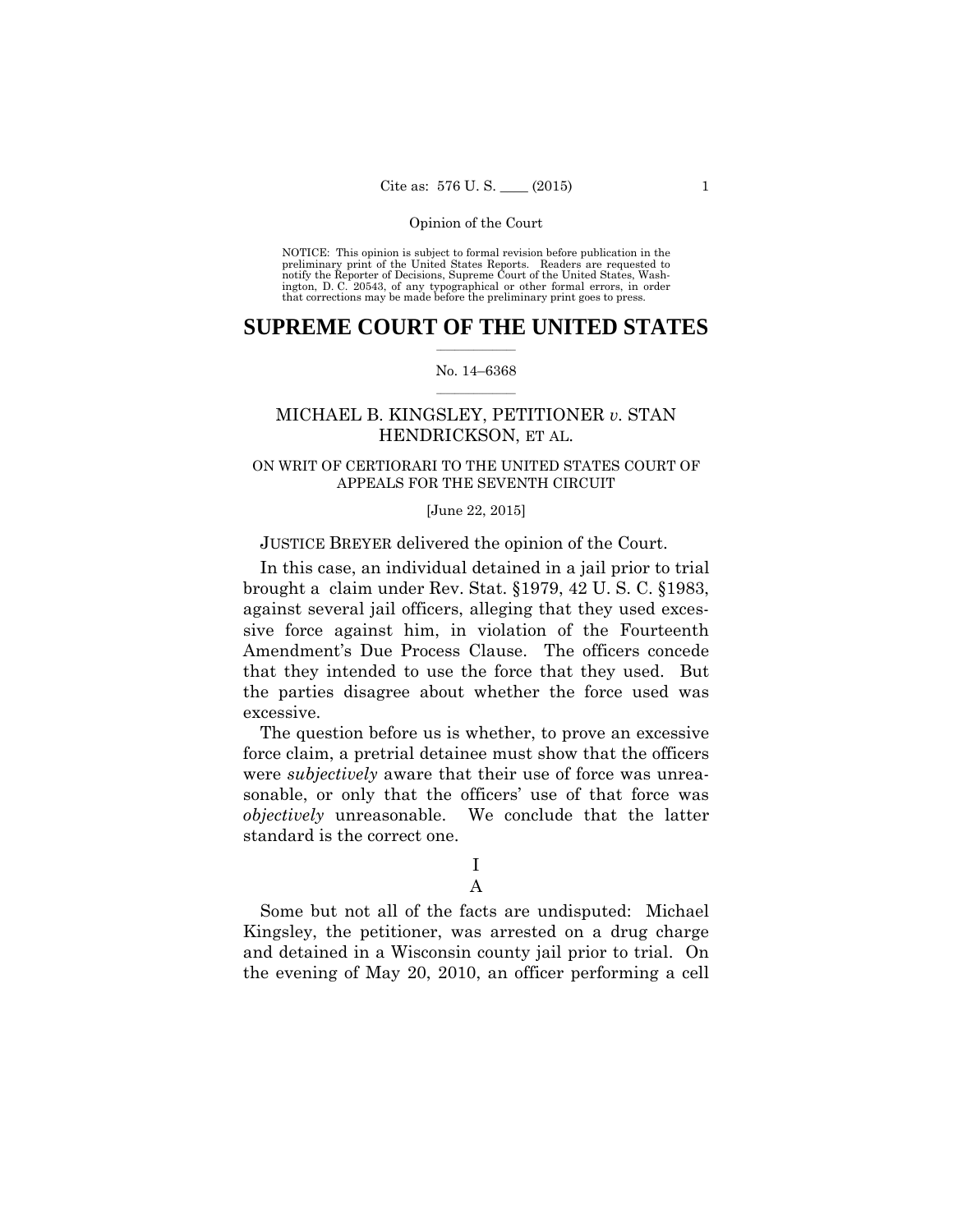check noticed a piece of paper covering the light fixture above Kingsley's bed. The officer told Kingsley to remove it; Kingsley refused; subsequently other officers told Kingsley to remove the paper; and each time Kingsley refused. The next morning, the jail administrator, Lieutenant Robert Conroy, ordered Kingsley to remove the paper. Kingsley once again refused. Conroy then told Kingsley that officers would remove the paper and that he would be moved to a receiving cell in the interim.

Shortly thereafter, four officers, including respondents Sergeant Stan Hendrickson and Deputy Sheriff Fritz Degner, approached the cell and ordered Kingsley to stand, back up to the door, and keep his hands behind him. When Kingsley refused to comply, the officers handcuffed him, forcibly removed him from the cell, carried him to a receiving cell, and placed him face down on a bunk with his hands handcuffed behind his back.

The parties' views about what happened next differ. The officers testified that Kingsley resisted their efforts to remove his handcuffs. Kingsley testified that he did not resist. All agree that Sergeant Hendrickson placed his knee in Kingsley's back and Kingsley told him in impolite language to get off. Kingsley testified that Hendrickson and Degner then slammed his head into the concrete bunk—an allegation the officers deny.

 Hendrickson directed Degner to stun Kingsley with a The parties agree, however, about what happened next: Taser; Degner applied a Taser to Kingsley's back for approximately five seconds; the officers then left the handcuffed Kingsley alone in the receiving cell; and officers returned to the cell 15 minutes later and removed Kingsley's handcuffs.

B

Based on these and related events, Kingsley filed a §1983 complaint in Federal District Court claiming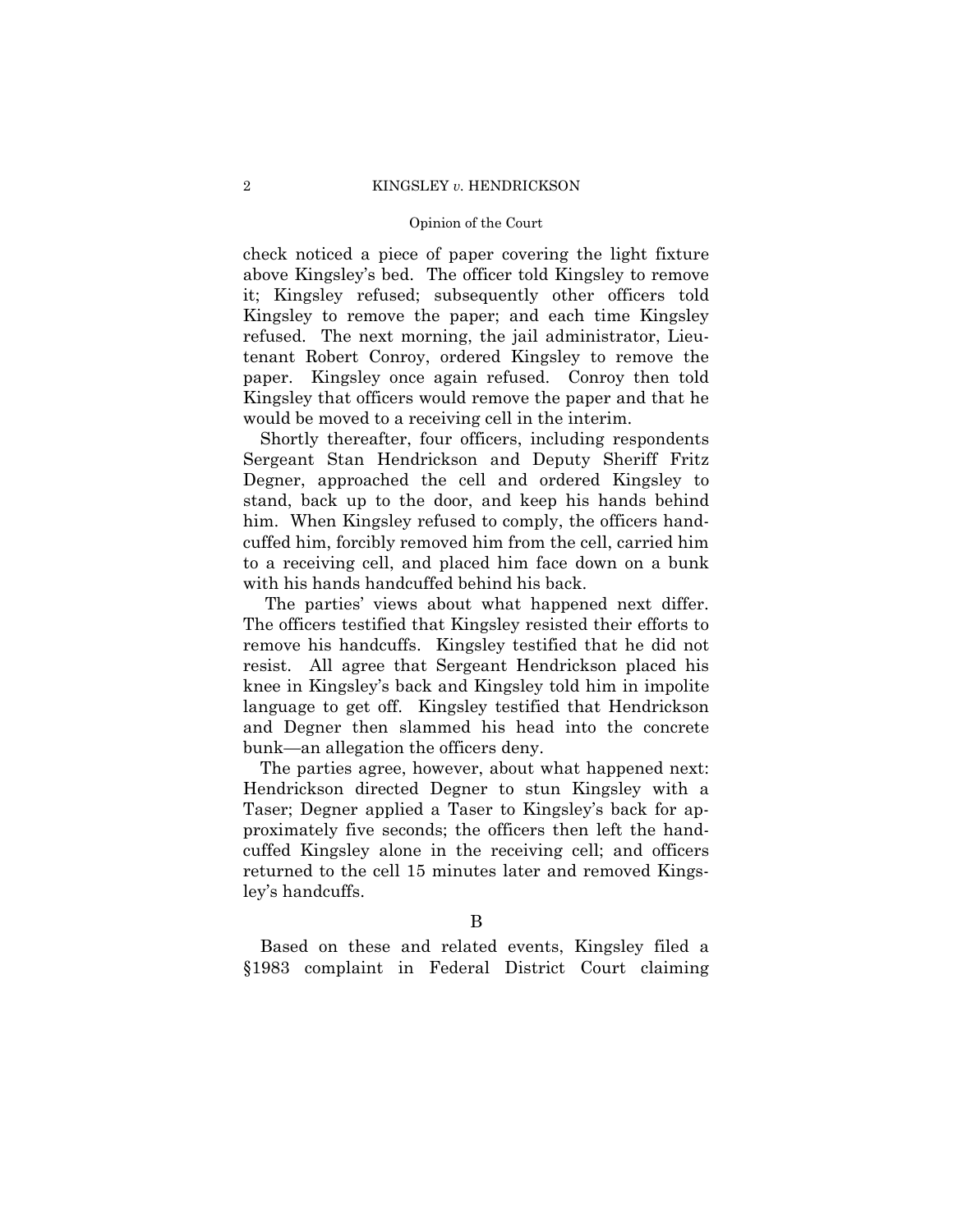(among other things) that Hendrickson and Degner used excessive force against him, in violation of the Fourteenth Amendment's Due Process Clause. The officers moved for summary judgment, which the District Court denied, stating that "a reasonable jury could conclude that [the officers] acted with malice and intended to harm [Kingsley] when they used force against him." *Kingsley* v. *Josvai*, No. 10–cv–832–bbc (WD Wis., Nov. 16, 2011), App to Pet. for Cert. 66a–67a. Kingsley's excessive force claim accordingly proceeded to trial. At the conclusion of the trial, the District Court instructed the jury as follows:

"Excessive force means force *applied recklessly* that is unreasonable in light of the facts and circumstances of the time. Thus, to succeed on his claim of excessive use of force, plaintiff must prove each of the following factors by a preponderance of the evidence:

"(1) Defendants used force on plaintiff;

"(2) Defendants' use of force was unreasonable in light of the facts and circumstances at the time;

"(3) Defendants knew that using force presented a risk of harm to plaintiff, but they recklessly disregarded plaintiff 's safety by failing to take reasonable measures to minimize the risk of harm to plaintiff; and

"(4) Defendants' conduct caused some harm to plaintiff.

"In deciding whether one or more defendants used 'unreasonable' force against plaintiff, you must consider whether it was unreasonable from the perspective of a reasonable officer facing the same circumstances that defendants faced. You must make this decision based on what defendants knew at the time of the incident, not based on what you know now.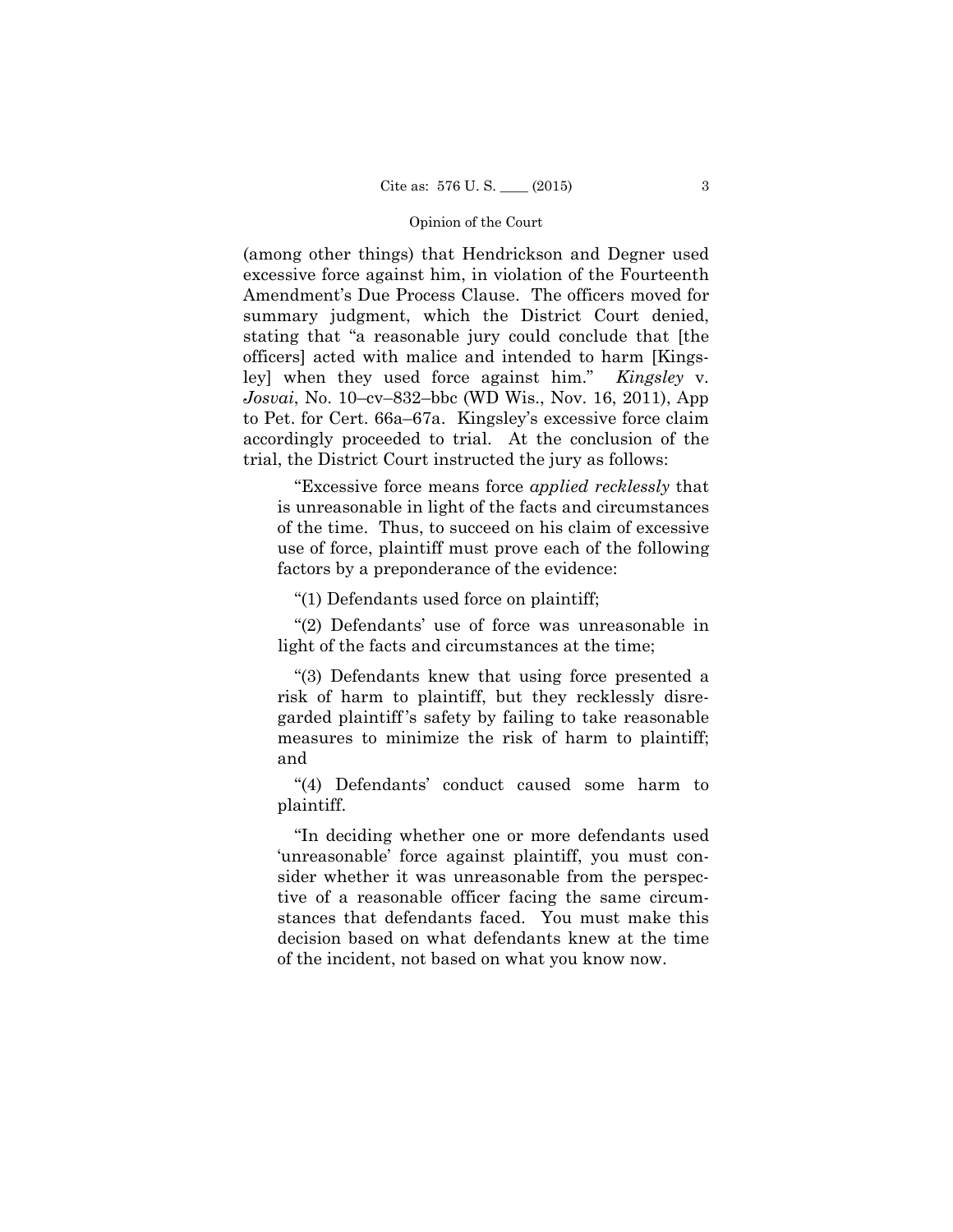"Also, in deciding whether one or more defendants used unreasonable force and acted with *reckless disregard of plaintiff 's rights*, you may consider factors such as:

- "• The need to use force;
- "• The relationship between the need to use force and the amount of force used;
- "• The extent of plaintiff 's injury;
- "• Whether defendants reasonably believed there was a threat to the safety of staff or prisoners; and
- "• Any efforts made by defendants to limit the amount of force used." App. 277–278 (emphasis added).

The jury found in the officers' favor.

On appeal, Kingsley argued that the correct standard for judging a pretrial detainee's excessive force claim is objective unreasonableness. And, the jury instruction, he said, did not hew to that standard. A panel of the Court of Appeals disagreed, with one judge dissenting. The majority held that the law required a "subjective inquiry" into the officer's state of mind. There must be "'an actual intent to violate [the plaintiff 's] rights or reckless disregard for his rights.'" 744 F. 3d 443, 451 (CA7 2014) (quoting *Wilson* v. *Williams*, 83 F. 3d 870, 875 (CA7 1996)). The dissent would have used instructions promulgated by the Committee on Pattern Civil Jury Instructions of the Seventh Circuit, which require a pretrial detainee claiming excessive force to show only that the use of force was objectively unreasonable. 744 F. 3d, at 455 (opinion of Hamilton, J.); see Pattern Civ. Jury Instr. §7.08 (2009). The dissent further stated that the District Court's use of the word "reckless" in the jury instruction added "an unnecessary and confusing element." 744 F. 3d, at 455.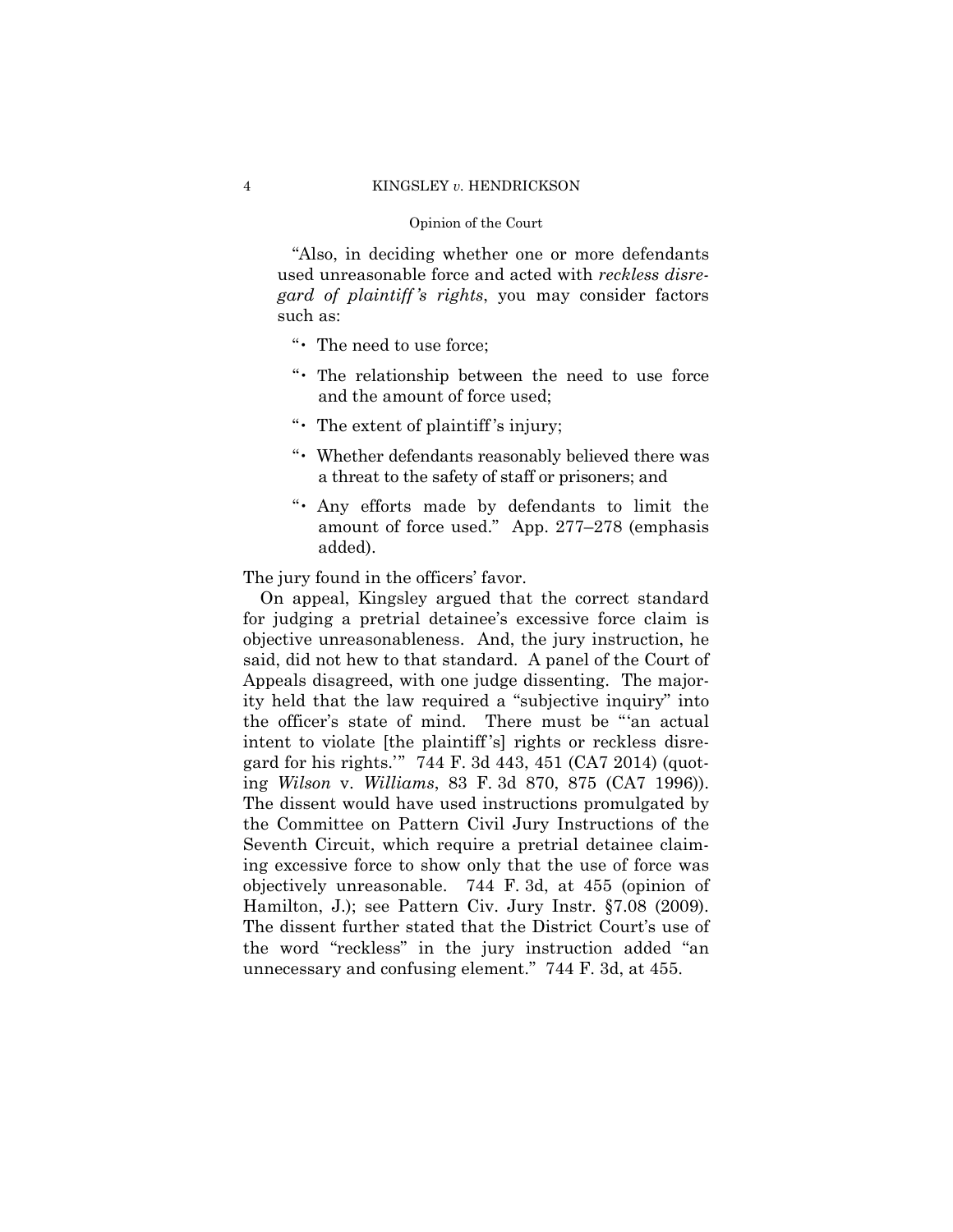Kingsley filed a petition for certiorari asking us to determine whether the requirements of a §1983 excessive force claim brought by a pretrial detainee must satisfy the subjective standard or only the objective standard. In light of disagreement among the Circuits, we agreed to do so. Compare, *e.g., Murray* v. *Johnson No. 260*, 367 Fed. Appx. 196, 198 (CA2 2010); *Bozeman* v. *Orum*, 422 F. 3d 1265, 1271 (CA11 2005) (*per curiam*), with *Aldini* v. *Johnson*, 609 F. 3d 858, 865–866 (CA6 2010); *Young* v. *Wolfe*, 478 Fed. Appx. 354, 356 (CA9 2012).

II

A

We consider a legally requisite state of mind. In a case like this one, there are, in a sense, two separate state-ofmind questions. The first concerns the defendant's state of mind with respect to his physical acts—*i.e.*, his state of mind with respect to the bringing about of certain physical consequences in the world. The second question concerns the defendant's state of mind with respect to whether his use of force was "excessive." Here, as to the first question, there is no dispute. As to the second, whether to interpret the defendant's physical acts in the world as involving force that was "excessive," there is a dispute. We conclude with respect to that question that the relevant standard is objective not subjective. Thus, the defendant's state of mind is not a matter that a plaintiff is required to prove.

Consider the series of physical events that take place in the world—a series of events that might consist, for example, of the swing of a fist that hits a face, a push that leads to a fall, or the shot of a Taser that leads to the stunning of its recipient. No one here denies, and we must assume, that, as to the series of events that have taken place in the world, the defendant must possess a purposeful, a knowing, or possibly a reckless state of mind. That is because, as we have stated, "liability for *negligently* inflicted harm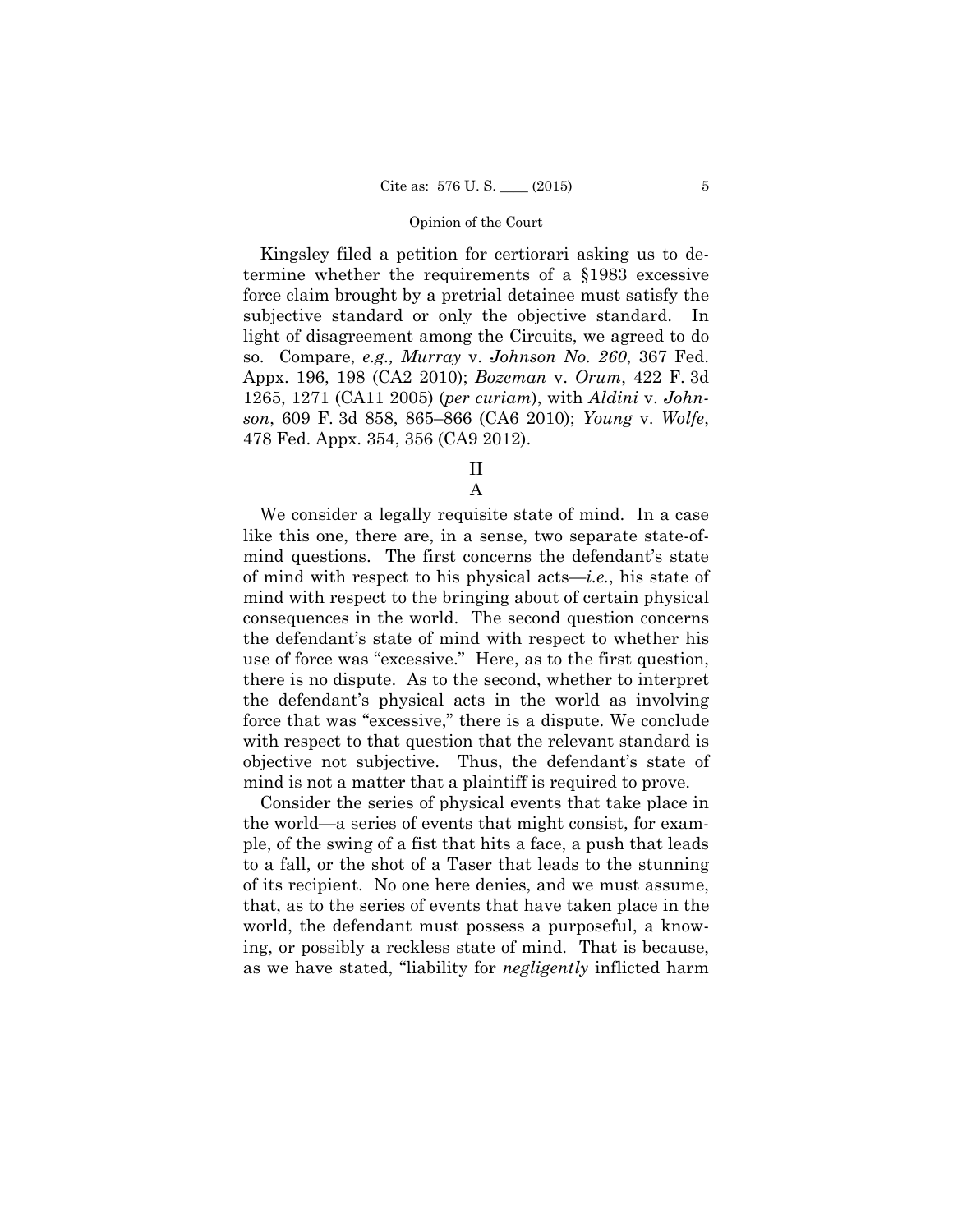or if an officer unintentionally trips and falls on a detainee, is categorically beneath the threshold of constitutional due process." *County of Sacramento* v. *Lewis*, 523 U. S. 833, 849 (1998) (emphasis added). See also *Daniels* v. *Williams*, 474 U. S. 327, 331 (1986) ("Historically, this guarantee of due process has been applied to *deliberate* decisions of government officials to deprive a person of life, liberty, or property"). Thus, if an officer's Taser goes off by accident causing him harm, the pretrial detainee cannot prevail on an excessive force claim. But if the use of force is deliberate—*i.e.,* purposeful or knowing—the pretrial detainee's claim may proceed. In the context of a police pursuit of a suspect the Court noted, though without so holding, that recklessness in some cases might suffice as a standard for imposing liability. See *Lewis*, *supra,* at 849. Whether that standard might suffice for liability in the case of an alleged mistreatment of a pretrial detainee need not be decided here; for the officers do not dispute that they acted purposefully or knowingly with respect to the force they used against Kingsley.

We now consider the question before us here—the defendant's state of mind with respect to the proper *interpretation* of the force (a series of events in the world) that the defendant deliberately (not accidentally or negligently) used. In deciding whether the force deliberately used is, constitutionally speaking, "excessive," should courts use an objective standard only, or instead a subjective standard that takes into account a defendant's state of mind? It is with respect to *this* question that we hold that courts must use an objective standard. In short, we agree with the dissenting appeals court judge, the Seventh Circuit's jury instruction committee, and Kingsley, that a pretrial detainee must show only that the force purposely or knowingly used against him was objectively unreasonable.

A court (judge or jury) cannot apply this standard mechanically. See *Lewis*, *supra,* at 850. Rather, objective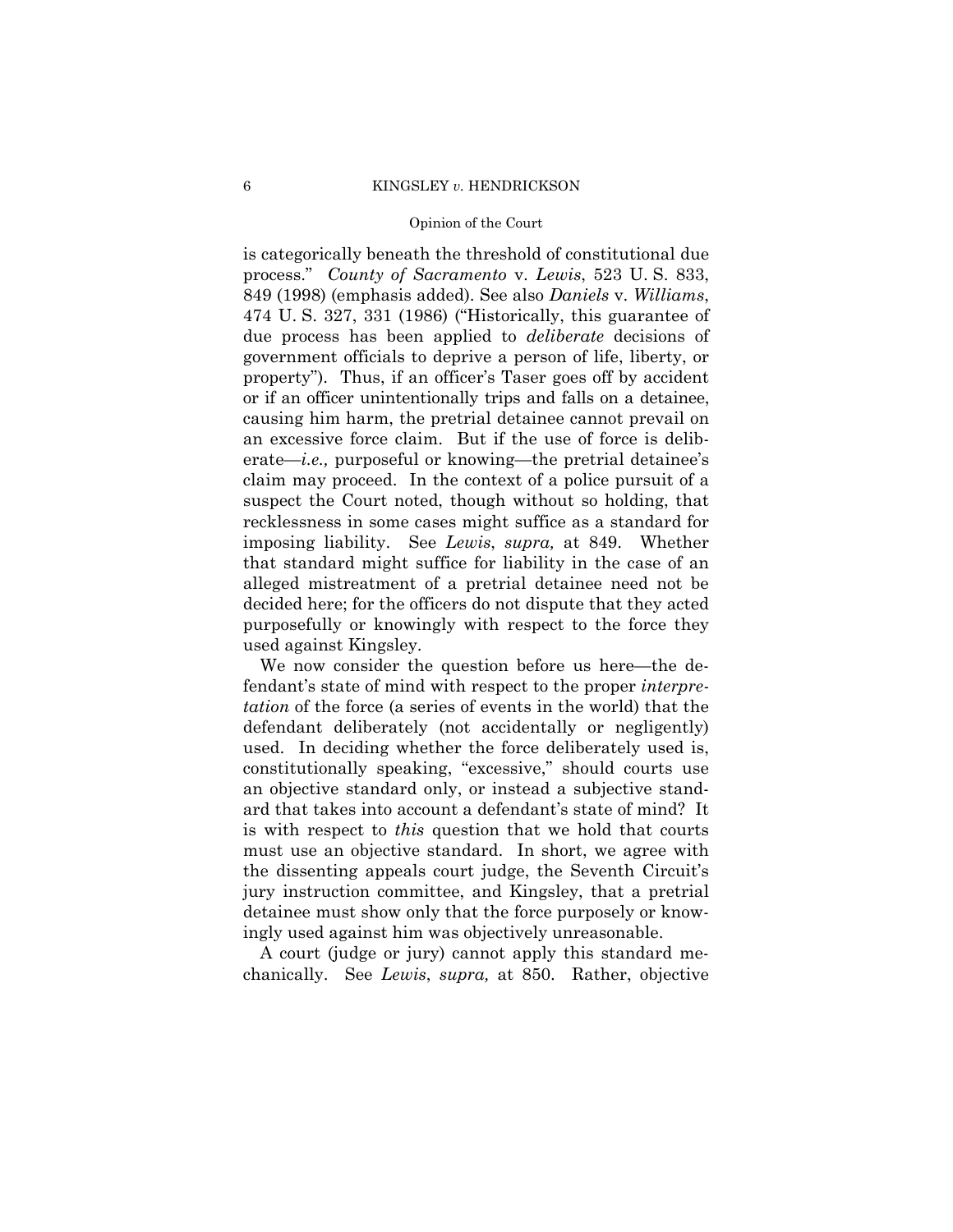reasonableness turns on the "facts and circumstances of each particular case." *Graham* v. *Connor*, 490 U. S. 386, 396 (1989). A court must make this determination from the perspective of a reasonable officer on the scene, including what the officer knew at the time, not with the 20/20 vision of hindsight. See *ibid*. A court must also account for the "legitimate interests that stem from [the government's] need to manage the facility in which the individual is detained," appropriately deferring to "policies and practices that in th[e] judgment" of jail officials "are needed to preserve internal order and discipline and to maintain institutional security." *Bell* v. *Wolfish*, 441 U. S. 520, 540, 547 (1979).

Considerations such as the following may bear on the reasonableness or unreasonableness of the force used: the relationship between the need for the use of force and the amount of force used; the extent of the plaintiff 's injury; any effort made by the officer to temper or to limit the amount of force; the severity of the security problem at issue; the threat reasonably perceived by the officer; and whether the plaintiff was actively resisting. See, *e.g., Graham*, *supra*, at 396. We do not consider this list to be exclusive. We mention these factors only to illustrate the types of objective circumstances potentially relevant to a determination of excessive force.

B

Several considerations have led us to conclude that the appropriate standard for a pretrial detainee's excessive force claim is solely an objective one. For one thing, it is consistent with our precedent. We have said that "the Due Process Clause protects a pretrial detainee from the use of excessive force that amounts to punishment." *Graham*, *supra*, at 395, n. 10. And in *Bell*, we explained that such "punishment" can consist of actions taken with an "expressed intent to punish." 441 U. S., at 538. But the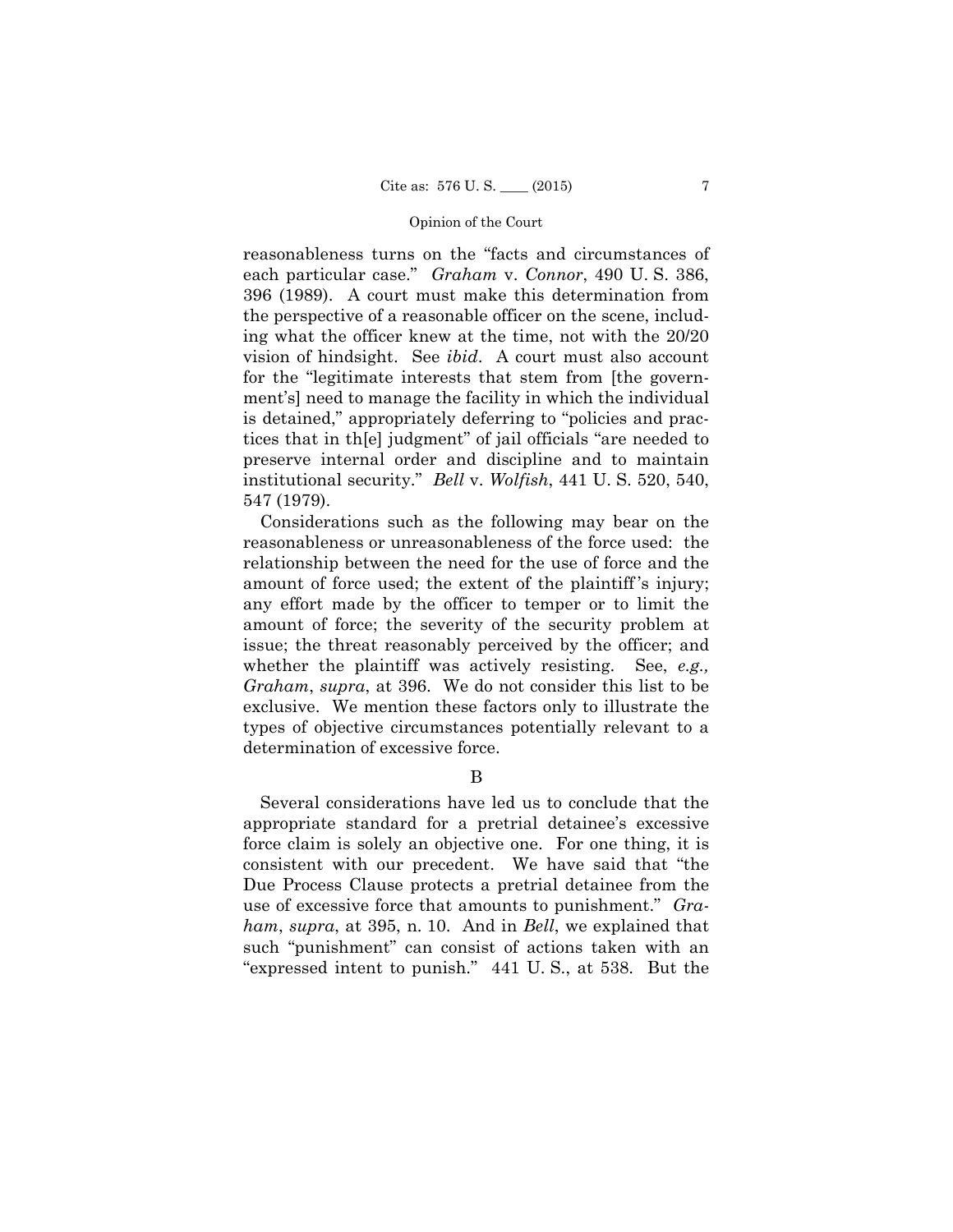*Bell* Court went on to explain that, in the absence of an expressed intent to punish, a pretrial detainee can nevertheless prevail by showing that the actions are not "rationally related to a legitimate nonpunitive governmental purpose" or that the actions "appear excessive in relation to that purpose." *Id.*, at 561. The *Bell* Court applied this latter objective standard to evaluate a variety of prison conditions, including a prison's practice of double-bunking. In doing so, it did not consider the prison officials' subjective beliefs about the policy. *Id.*, at 541–543. Rather, the Court examined objective evidence, such as the size of the rooms and available amenities, before concluding that the conditions were reasonably related to the legitimate purpose of holding detainees for trial and did not appear excessive in relation to that purpose. *Ibid*.

 relation to the alternative purpose assigned [toit]'" (quot-*Bell*'s focus on "punishment" does not mean that proof of intent (or motive) to punish is required for a pretrial detainee to prevail on a claim that his due process rights were violated. Rather, as *Bell* itself shows (and as our later precedent affirms), a pretrial detainee can prevail by providing only objective evidence that the challenged governmental action is not rationally related to a legitimate governmental objective or that it is excessive in relation to that purpose. Cf. *Block* v. *Rutherford*, 468 U. S. 576, 585–586 (1984) (where there was no suggestion that the purpose of jail policy of denying contact visitation was to punish inmates, the Court need only evaluate whether the policy was "reasonably related to legitimate governmental objectives" and whether it appears excessive in relation to that objective); *Schall* v. *Martin*, 467 U. S. 253, 269–271 (1984) (similar); see also *United States* v. *Salerno*, 481 U. S. 739, 747 (1987) ("[T]he punitive/regulatory distinction *turns on* 'whether an alternative purpose to which [the restriction] may rationally be connected is assignable for it, and whether it appears excessive in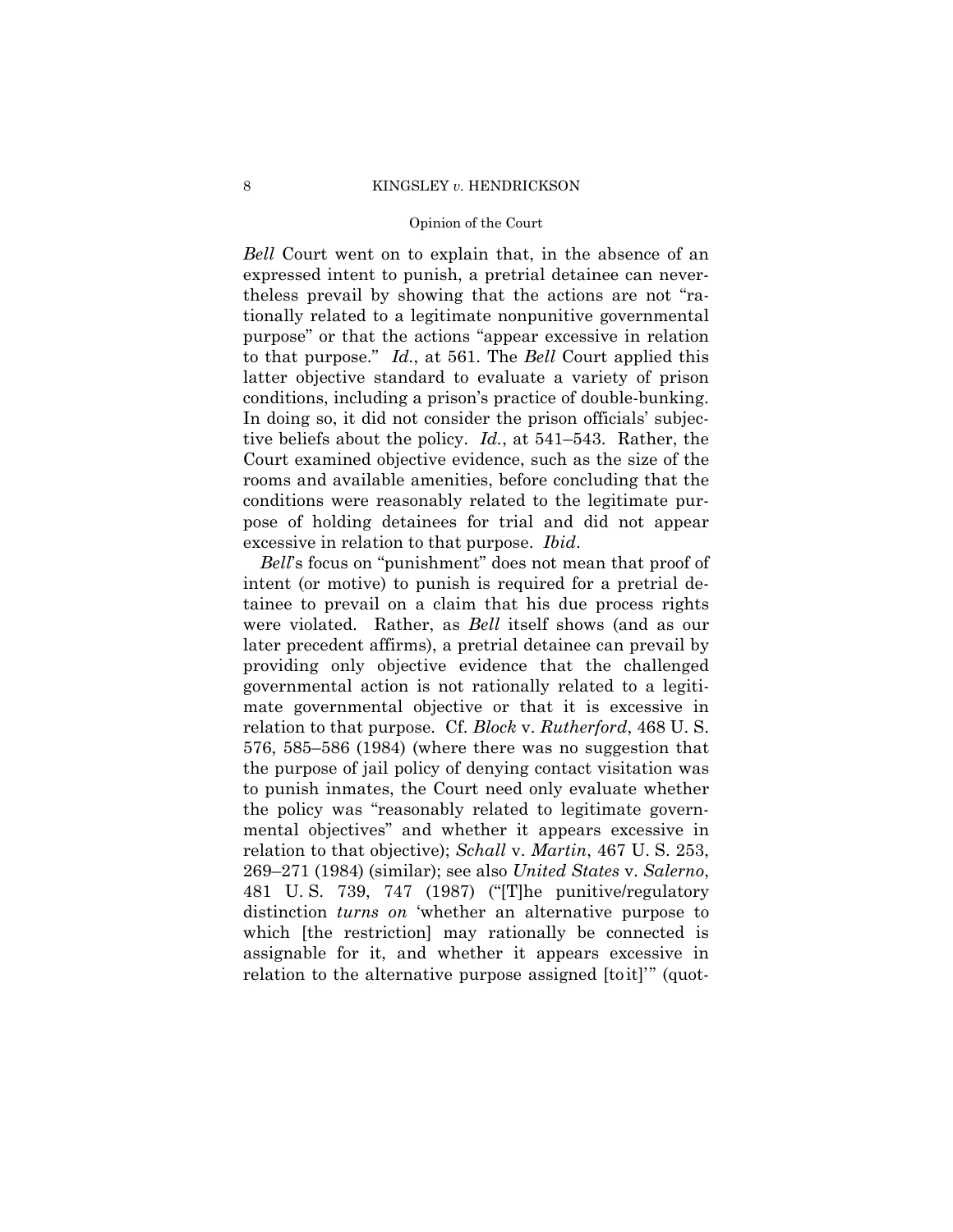ing *Schall*, *supra*, at 269; emphasis added and some internal quotation marks omitted)). The Court did not suggest in any of these cases, either by its words or its analysis, that its application of *Bell*'s objective standard should involve subjective considerations. Our standard is also consistent with our use of an objective "excessive force" standard where officers apply force to a person who, like Kingsley, has been accused but not convicted of a crime, but who, unlike Kingsley, is free on bail. See *Graham*, *supra*.

For another thing, experience suggests that an objective standard is workable. It is consistent with the pattern jury instructions used in several Circuits. We are also told that many facilities, including the facility at issue here, train officers to interact with all detainees as if the officers' conduct is subject to an objective reasonableness standard. See Brief for Petitioner 26; App. 247–248; Brief for Former Corrections Administrators and Experts as *Amici Curiae* 8–18.

Finally, the use of an objective standard adequately protects an officer who acts in good faith. We recognize that "[r]unning a prison is an inordinately difficult undertaking," *Turner* v. *Safley*, 482 U. S. 78, 84–85 (1987), and that "safety and order at these institutions requires the expertise of correctional officials, who must have substantial discretion to devise reasonable solutions to the problems they face," *Florence* v. *Board of Chosen Freeholders of County of Burlington*, 566 U. S. \_\_\_, \_\_\_ (2012) (slip op., at 5). Officers facing disturbances "are often forced to make split-second judgments—in circumstances that are tense, uncertain, and rapidly evolving." *Graham*, 490 U. S., at 397. For these reasons, we have stressed that a court must judge the reasonableness of the force used from the perspective and with the knowledge of the defendant officer. We have also explained that a court must take account of the legitimate interests in managing a jail,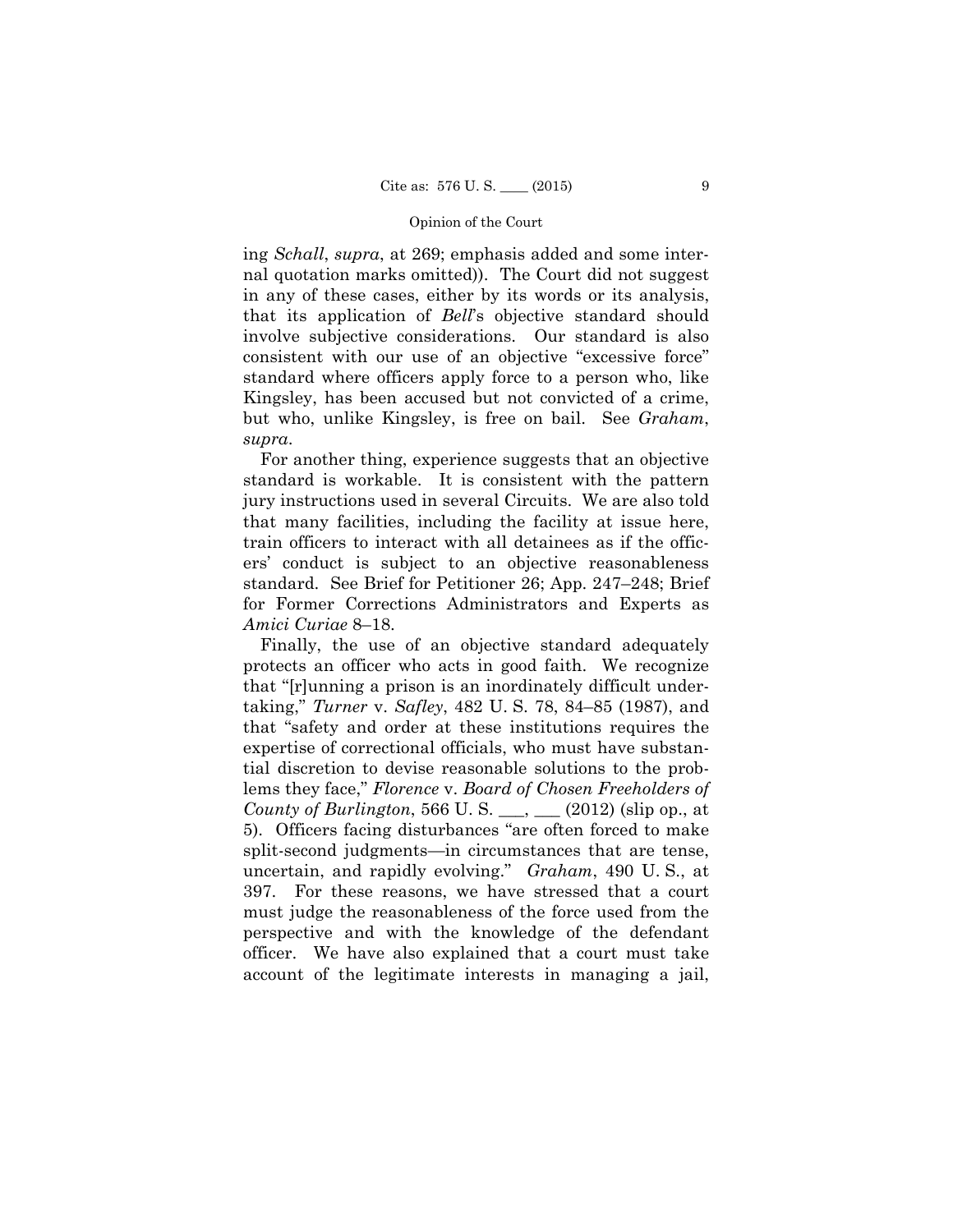acknowledging as part of the objective reasonableness analysis that deference to policies and practices needed to maintain order and institutional security is appropriate. See Part II–A, *supra.* And we have limited liability for excessive force to situations in which the use of force was the result of an intentional and knowing act (though we leave open the possibility of including a "reckless" act as well). *Ibid.* Additionally, an officer enjoys qualified immunity and is not liable for excessive force unless he has violated a "clearly established" right, such that "it would [have been] clear to a reasonable officer that his conduct was unlawful in the situation he confronted." *Saucier* v. *Katz*, 533 U. S. 194, 202 (2001); see also Brief for United States as *Amicus Curiae* 27–28. It is unlikely (though theoretically possible) that a plaintiff could overcome these hurdles where an officer acted in good faith.

 $\mathcal{C}$ 

Respondents believe that the relevant legal standard should be subjective, *i.e.,* that the plaintiff must prove that the use of force was not "applied in a good-faith effort to maintain or restore discipline" but, rather, was applied "maliciously and sadistically to cause harm." Brief for Respondents 27. And they refer to several cases that they believe support their position. See *id.,* at 26–31 (citing *Whitley* v. *Albers*, 475 U. S. 312 (1986); *Hudson* v. *McMillian*, 503 U. S. 1 (1992); *Lewis*, 523 U. S. 833; *Johnson* v. *Glick*, 481 F. 2d 1028 (CA2 1973)).

The first two of these cases, however, concern excessive force claims brought by convicted prisoners under the Eighth Amendment's Cruel and Unusual Punishment Clause, not claims brought by pretrial detainees under the Fourteenth Amendment's Due Process Clause. *Whitley*, *supra*, at 320; *Hudson*, *supra*, at 6–7. The language of the two Clauses differs, and the nature of the claims often differs. And, most importantly, pretrial detainees (unlike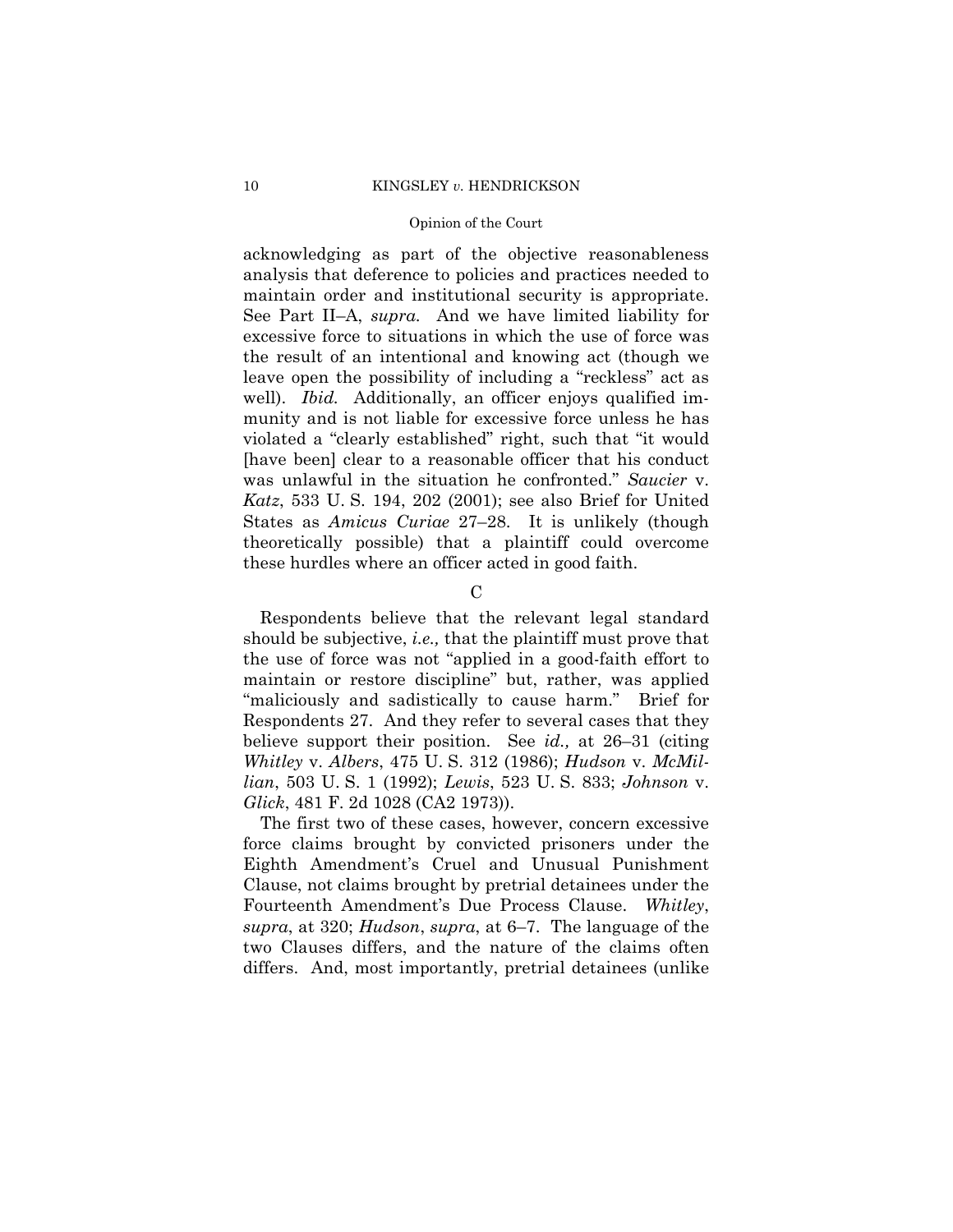bail, he is to be committed to the county  $[jail] \dots [b]$ ut ... convicted prisoners) cannot be punished at all, much less "maliciously and sadistically*.*" *Ingraham* v. *Wright*, 430 U. S. 651, 671–672, n. 40 (1977); *Graham*, *supra*, at 395, n. 10 (1989); see also 4 W. Blackstone, Commentaries \*300 ("[I]f the offence be not bailable, or the party cannot find only for safe custody, and not for punishment"). Thus, there is no need here, as there might be in an Eighth Amendment case, to determine when punishment is unconstitutional. *Whitley* and *Hudson* are relevant here only insofar as they address the practical importance of taking into account the legitimate safety-related concerns of those who run jails. And, as explained above, we believe we have done so.

*Lewis* does not prove respondents' point, either. There, the Court considered a claim that a police officer had violated due process by causing a death during a highspeed automobile chase aimed at apprehending a suspect. We wrote that "[j]ust as a purpose to cause harm is needed for Eighth Amendment liability in a [prison] riot case, so it ought to be needed for due process liability in a pursuit case." 523 U. S.*,* at 854. Respondents contend that this statement shows that the Court embraced a standard for due process claims that requires a showing of subjective intent. Brief for Respondents 30–31. Other portions of the *Lewis* opinion make clear, however, that this statement referred to the defendant's intent to commit the *acts*  in question, not to whether the force intentionally used was "excessive." 523 U. S., at 854, and n. 13. As explained above, the parties here do not dispute that respondents' use of force was intentional. See Part II–A, *supra*.

 Nor does *Glick* provide respondents with significant support. In that case Judge Friendly, writing for the Second Circuit, considered an excessive force claim brought by a pretrial detainee under the Fourteenth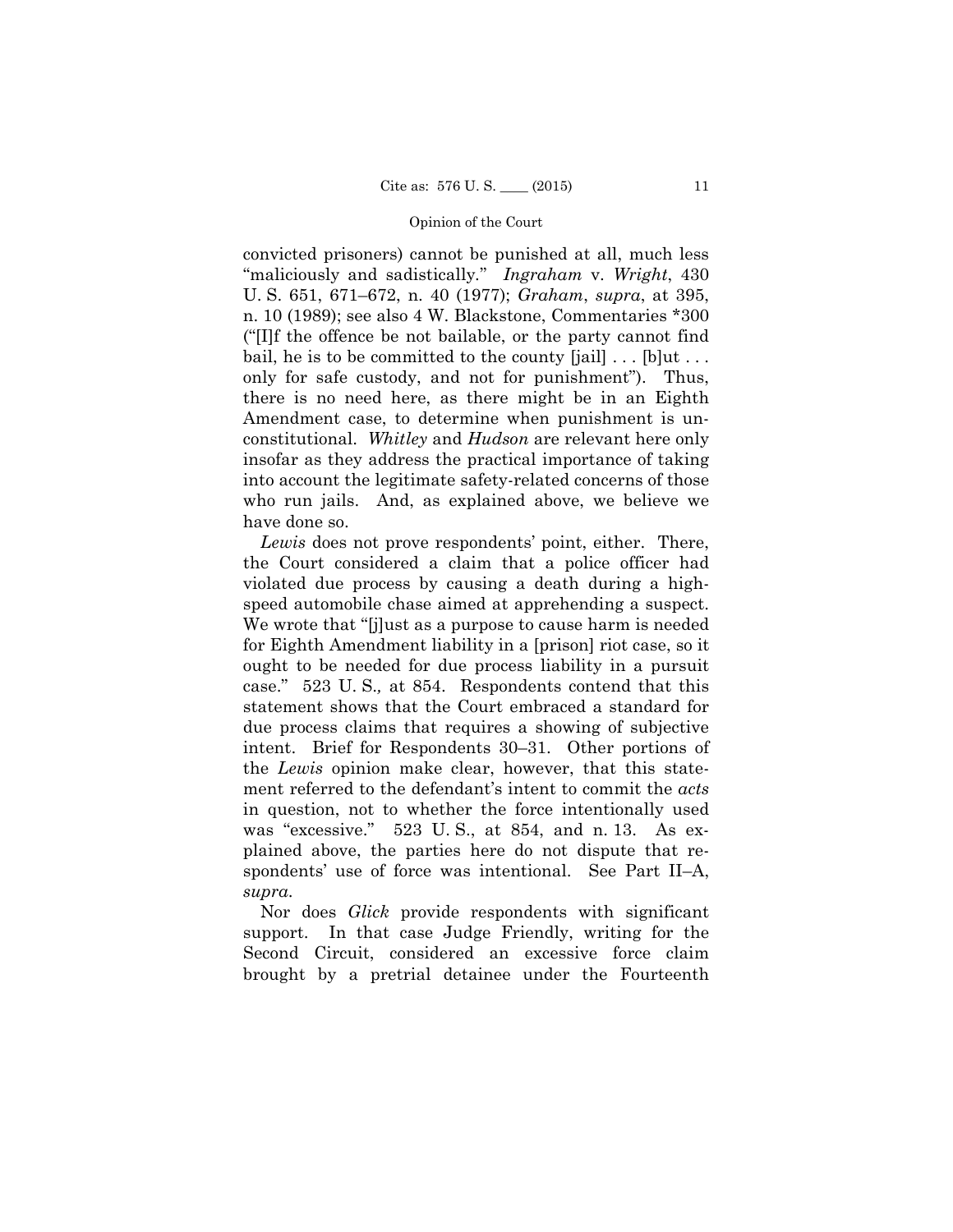Amendment's Due Process Clause. Judge Friendly pointed out that the "management by a few guards of large numbers of prisoners" in an institution "may require and justify the occasional use of a degree of intentional force." 481 F. 2d, at 1033. He added that, in determining whether that intentional use of force "crosse[s]" the "constitutional line," a court should look:

"to such factors as [(1)] the need for the application of force, [(2)] the relationship between the need and the amount of force that was used, [(3)] the extent of injury inflicted, and [(4)] whether force was applied in a good faith effort to maintain or restore discipline or maliciously and sadistically for the very purpose of causing harm." *Ibid.* 

This statement does not suggest that the fourth factor (malicious and sadistic purpose to cause harm) is a *necessary* condition for liability. To the contrary, the words "such . . . as" make clear that the four factors provide examples of some considerations, among others, that might help show that the use of force was excessive.

Respondents believe these cases nonetheless help them make a broader point—namely, that a subjective standard "protects against a relative flood of claims," many of them perhaps unfounded, brought by pretrial detainees. Brief for Respondents 38. But we note that the Prison Litigation Reform Act of 1995, 42 U. S. C. §1997e, which is designed to deter the filing of frivolous litigation against prison officials, applies to both pretrial detainees and convicted prisoners. Nor is there evidence of a rash of unfounded filings in Circuits that use an objective standard.

We acknowledge that our view that an objective standard is appropriate in the context of excessive force claims brought by pretrial detainees pursuant to the Fourteenth Amendment may raise questions about the use of a subjective standard in the context of excessive force claims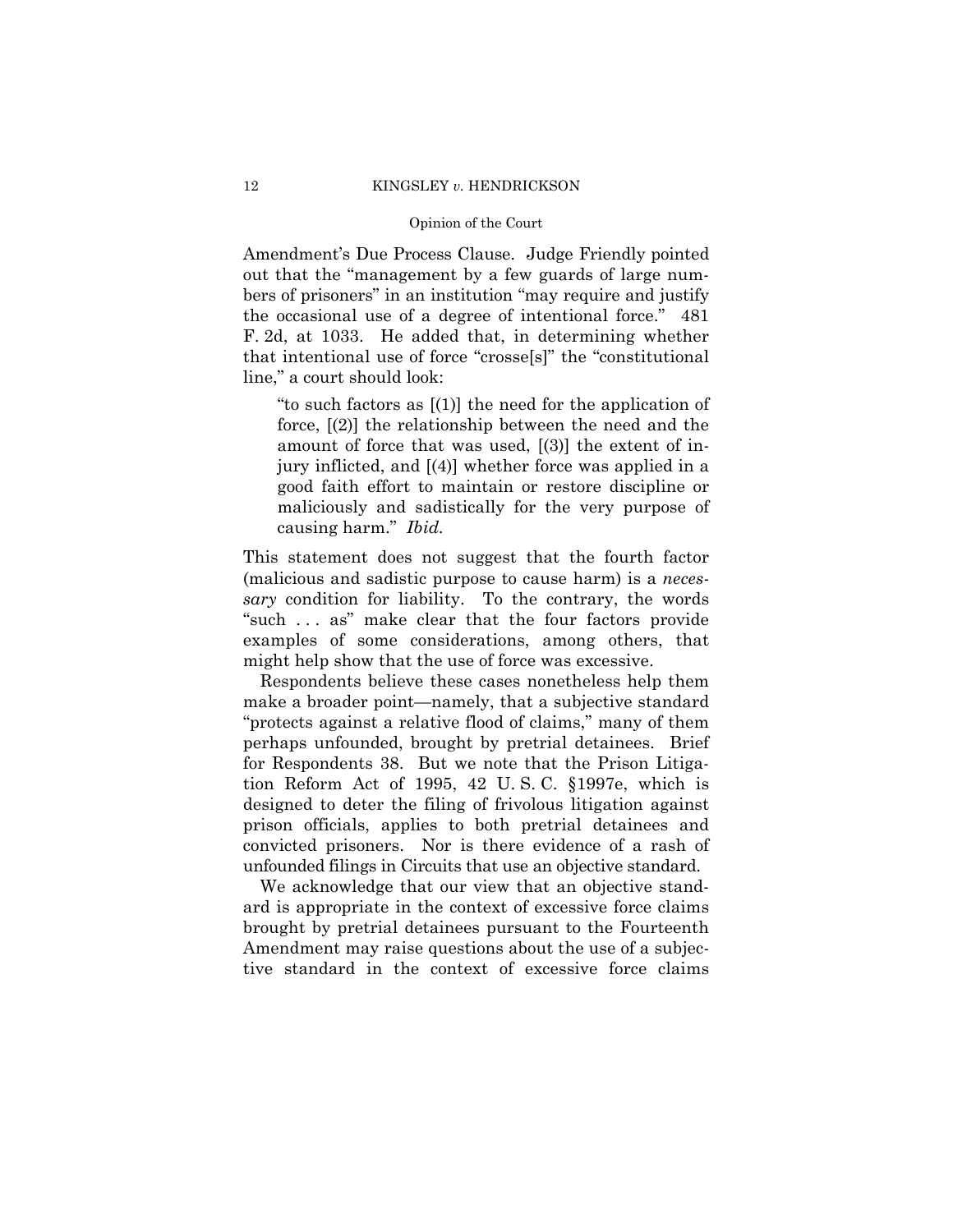brought by convicted prisoners. We are not confronted with such a claim, however, so we need not address that issue today.

## III

We now consider the lawfulness of the jury instruction given in this case in light of our adoption of an objective standard for pretrial detainees' excessive force claims. See Part II–A, *supra*. That jury instruction defined "excessive force" as "force applied recklessly that is unreasonable in light of the facts and circumstances of the time." App. 277. It required Kingsley to show that the officers "recklessly disregarded [Kingsley's] safety." *Id.*, at 278. And it suggested that Kingsley must show the defendants "acted with reckless disregard of [Kingsley's] rights," while telling the jury that it could consider several objective factors in making this determination. *Ibid*.

Kingsley argues that the jury instruction is faulty because the word "reckless" suggests a need to prove that respondents acted with a certain subjective state of mind with respect to the excessive or nonexcessive nature of the force used, contrary to what we have just held. Reply Brief 20–22. Respondents argue that irrespective of our holding, any error in the instruction was harmless. Brief for Respondents 57–58. And the Solicitor General suggests that, because the instructions defined "recklessness" with reference to objective factors, those instructions effectively embody our objective standard and did not confuse the jury. Brief for United States as *Amicus Curiae*  28–32.

We agree with Kingsley that the instructions were erroneous. "[R]eckles[s] disregar[d] [of Kingsley's] safety" was listed as an additional requirement, beyond the need to find that "[respondents'] use of force was unreasonable in light of the facts and circumstances at the time." App. 278. See also *ibid.* (Kingsley had to show respondents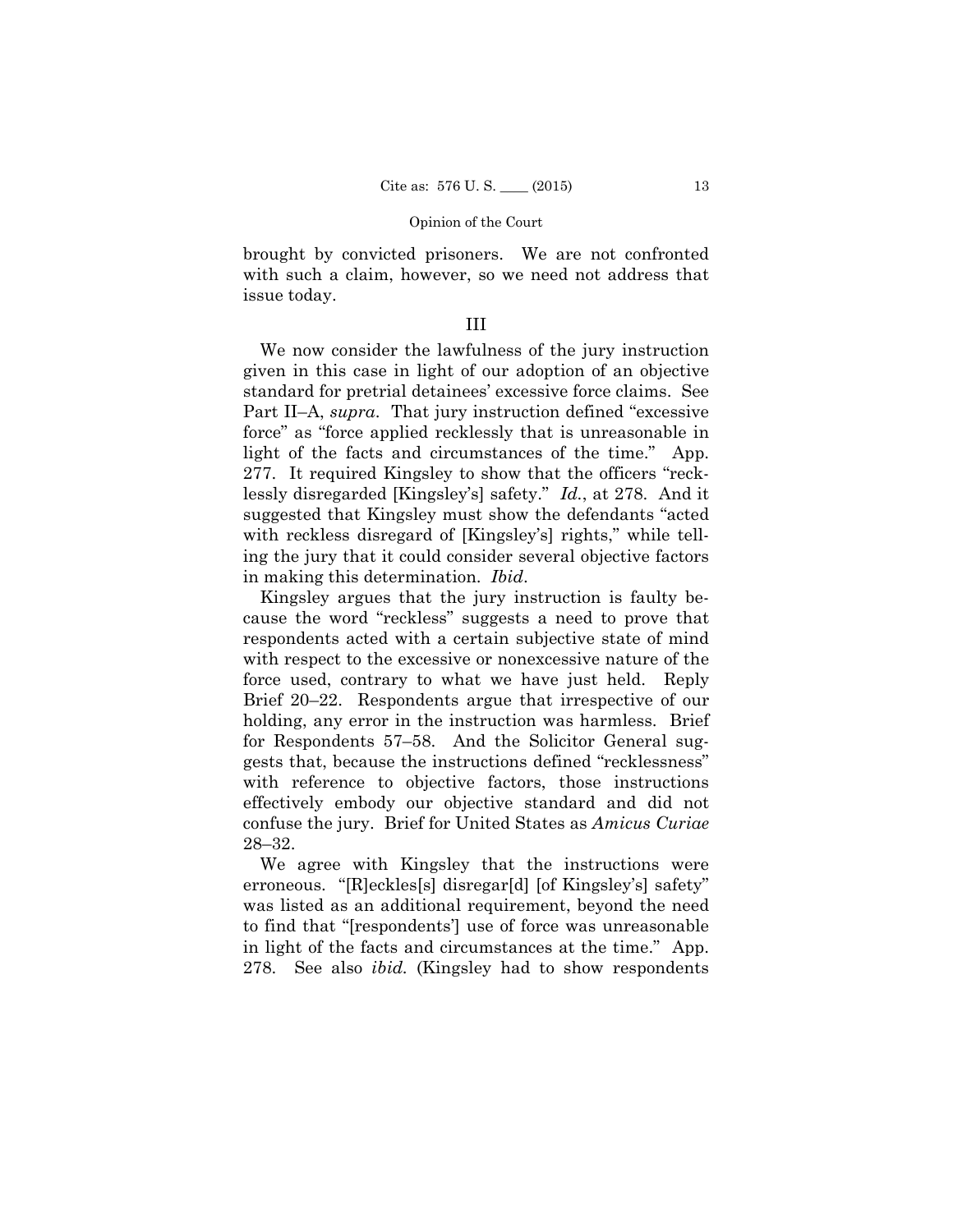"used unreasonable force *and* acted with reckless disregard of [Kingsley's] rights" (emphasis added)). And in determining whether respondents "acted with reckless disregard of [Kingsley's] rights," the jury was instructed to "consider . . . [w]hether [respondents] reasonably *believed*  there was a threat to the safety of staff or prisoners." *Ibid.*  (emphasis added). Together, these features suggested the jury should weigh respondents' subjective reasons for using force and subjective views about the excessiveness of the force. As we have just held, that was error. But because the question whether that error was harmless may depend in part on the detailed specifics of this case, we leave that question for the Court of Appeals to resolve in the first instance.

The decision of the Court of Appeals is vacated, and the case is remanded for proceedings consistent with this opinion.

*It is so ordered.*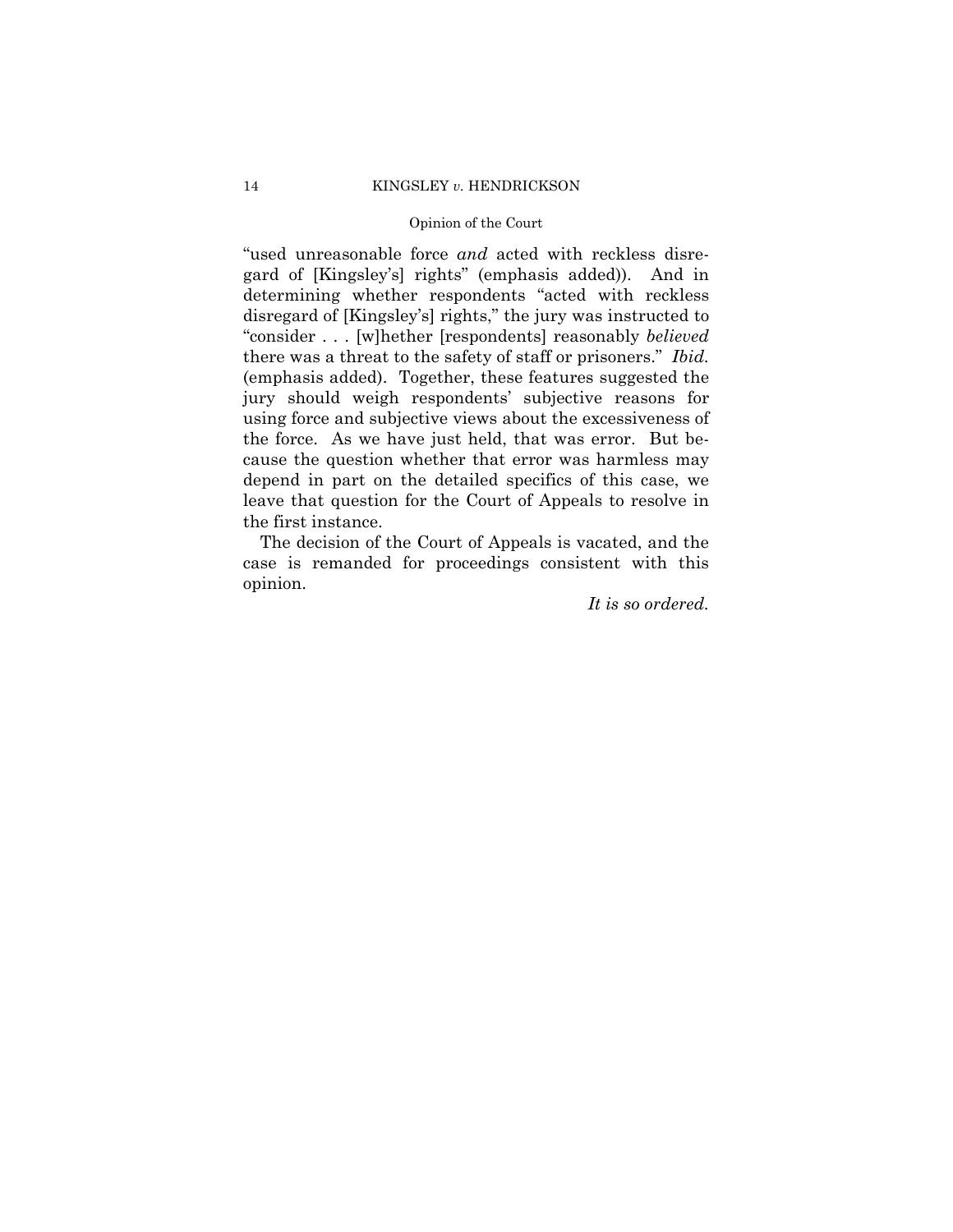## $\frac{1}{2}$  , where  $\frac{1}{2}$ **SUPREME COURT OF THE UNITED STATES**

#### $\frac{1}{2}$  ,  $\frac{1}{2}$  ,  $\frac{1}{2}$  ,  $\frac{1}{2}$  ,  $\frac{1}{2}$  ,  $\frac{1}{2}$ No. 14–6368

## MICHAEL B. KINGSLEY, PETITIONER *v.* STAN HENDRICKSON, ET AL.

## ON WRIT OF CERTIORARI TO THE UNITED STATES COURT OF APPEALS FOR THE SEVENTH CIRCUIT

[June 22, 2015]

 JUSTICE SCALIA, with whom THE CHIEF JUSTICE and JUSTICE THOMAS join, dissenting.

The Constitution contains no freestanding prohibition of excessive force. There are, however, four constitutional provisions that we have said forbid the use of excessive force in certain circumstances. The Fourth Amendment prohibits it when it makes a search or seizure "unreasonable." The Eighth Amendment prohibits it when it constitutes "cruel and unusual" punishment. The Fifth and Fourteenth Amendments prohibit it (or, for that matter, any use of force) when it is used to "deprive" someone of "life, liberty, or property, without due process of law."

This is a Fourteenth Amendment case. The Fifth Amendment applies only to federal actors; Kingsley forfeited any argument under the Fourth Amendment by failing to raise it below; and he acknowledges that the Eighth Amendment standard is inapplicable, Brief for Petitioner 27, n. 8. The only question before us is whether a pretrial detainee's due process rights are violated when "the force purposely or knowingly used against him [is] objectively unreasonable." *Ante,* at 6. In my view, the answer is no. Our cases hold that the intentional infliction of punishment upon a pretrial detainee may violate the Fourteenth Amendment; but the infliction of "objectively unreasonable" force, without more, is not the inten-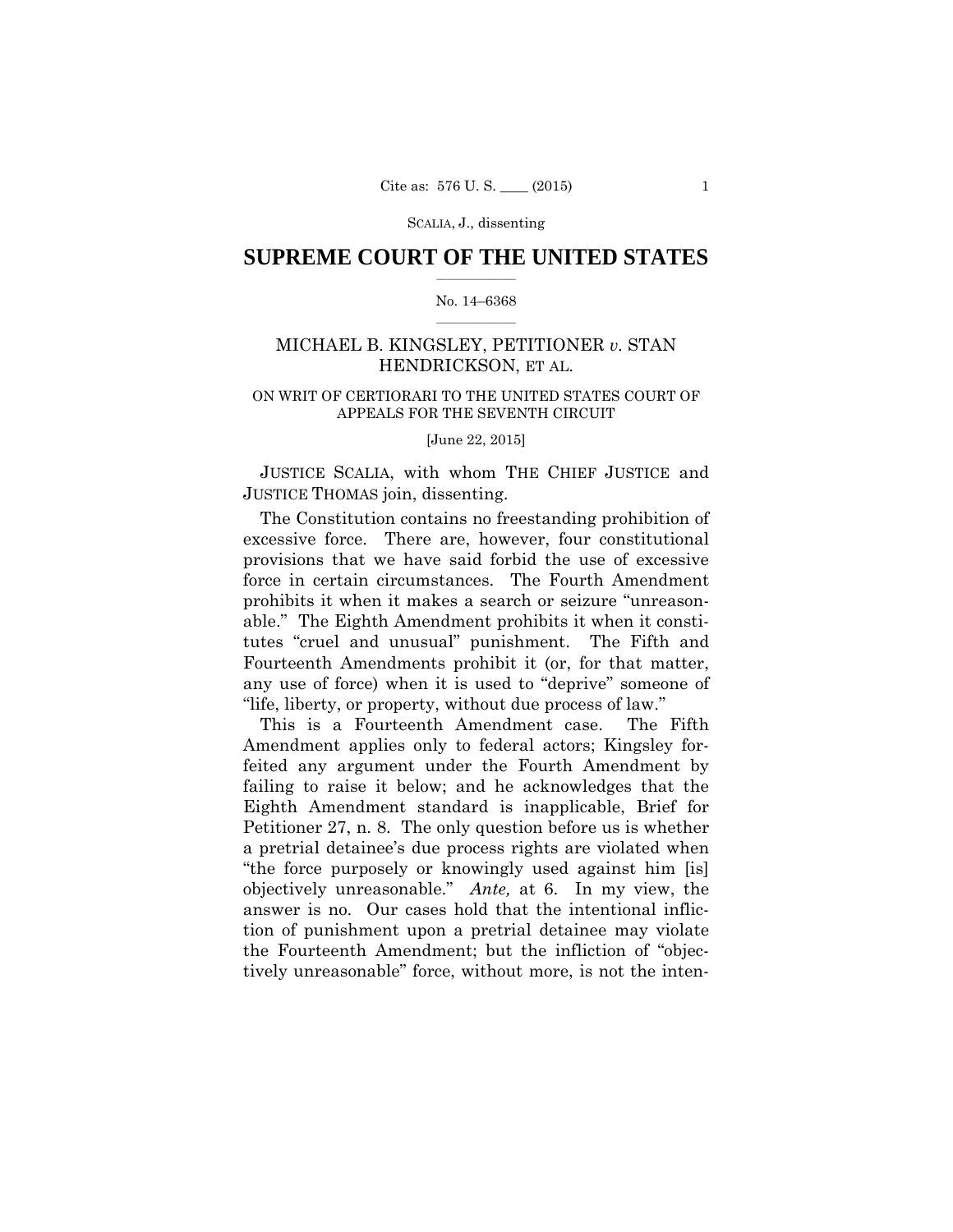tional infliction of punishment.

In *Bell* v. *Wolfish*, 441 U. S. 520 (1979), we held that the Due Process Clause forbids holding pretrial detainees in conditions that "amount to punishment." *Id.,* at 535. Conditions amount to punishment, we explained, when they are "imposed for the purpose of punishment." *Id.,* at 538. Acting with the intent to punish means taking a "'deliberate act intended to chastise or deter.'" *Wilson* v. *Seiter*, 501 U. S. 294, 300 (1991) (quoting *Duckworth* v. *Franzen*, 780 F. 2d 645, 652 (CA7 1985)); see also *Bell*, *supra*, at 537–538. The Court in *Bell* recognized that intent to punish need not be "expressed," 441 U. S. at 538, but may be established with circumstantial evidence. More specifically, if the condition of confinement being challenged "is not reasonably related to a legitimate goal—if it is arbitrary or purposeless—a court permissibly may infer that the purpose of the governmental action is punishment." *Id.,* at 539. We endorsed the same inference when we applied *Bell*'s intent-to-punish test in challenges brought by pretrial detainees against jailhouse security policies, *id.,* at 560–562; *Block* v. *Rutherford*, 468 U. S. 576, 583–584 (1984), and statutes permitting pretrial detention, *Schall* v. *Martin*, 467 U. S. 253, 255, 269 (1984); *United States* v. *Salerno*, 481 U. S. 739, 741, 746– 747 (1987).

In light of these cases, I agree with the Court that "the Due Process Clause protects a pretrial detainee from the use of excessive force that amounts to punishment." *Graham* v. *Connor*, 490 U. S. 386, 395, n. 10 (1989) (citing *Bell*, *supra*, at 535–539). I disagree, however, that any intentional application of force that is objectively unreasonable in degree is a use of excessive force that "amount[s] to punishment." *Bell*, 441 U. S., at 535. The Court reaches that conclusion by misreading *Bell* as forbidding States to take *any* harmful action against pretrial detainees that is not "reasonably related to a legitimate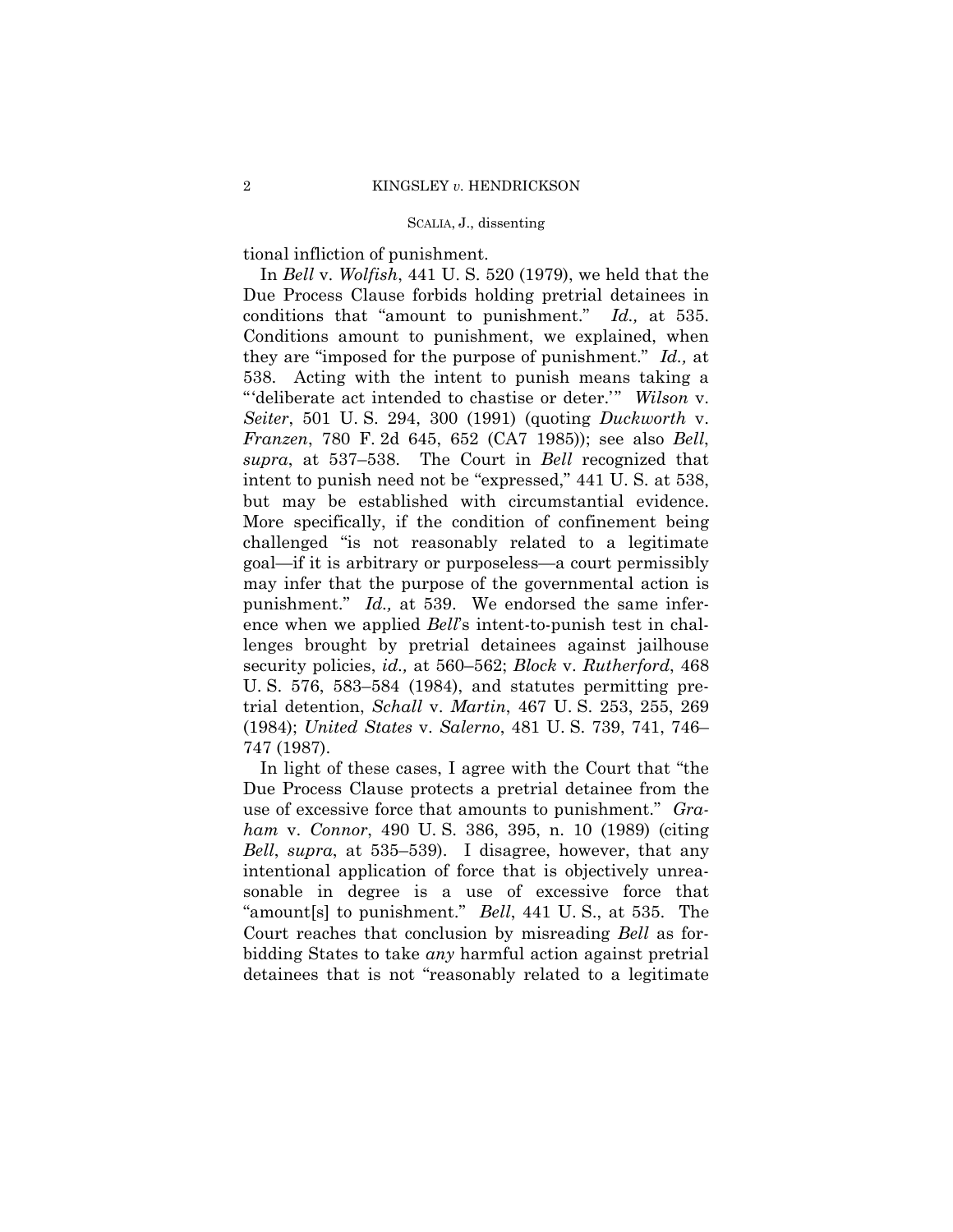goal." *Id*.*,* at 539.

 ered deliberation by the authority imposing the detention. *Bell* endorsed this "reasonable relation" inference in the context of a challenge *to conditions of a confinement* specifically, challenges to the State's policy of housing two people in each cell, *id.,* at 528, and various security policies, *id.,* at 548–549, 553, 555, 558, 560–562. The conditions in which pretrial detainees are held, and the security policies to which they are subject, are the result of consid-If those conditions and policies lack any reasonable relationship to a legitimate, nonpunitive goal, it is logical to infer a punitive intent. And the same logic supports finding a punitive intent in statutes authorizing detention that lacks any reasonable relationship to a valid government interest. *Schall*, *supra,* at 269; *Salerno*, *supra*, at 746–747.

 It is *illogical*, however, automatically to infer punitive intent from the fact that a prison guard used more force against a pretrial detainee than was necessary. That could easily have been the result of a misjudgment about the degree of force required to maintain order or protect other inmates, rather than the product of an intent to punish the detainee for his charged crime (or for any other behavior). An officer's decision regarding how much force to use is made "in haste, under pressure, and frequently without the luxury of a second chance," *Hudson* v. *Mc-Millian*, 503 U. S. 1, 6 (1992) (internal quotation marks omitted), not after the considered thought that precedes detention-policy determinations like those at issue in *Bell*, *Block*, *Schall*, and *Salerno*. That an officer used more force than necessary might be *evidence* that he acted with intent to punish, but it is no more than that.

 In sum: *Bell* makes intent to punish the focus of its dueprocess analysis. Objective reasonableness of the force used is nothing more than a heuristic for identifying this intent. That heuristic makes good sense for considered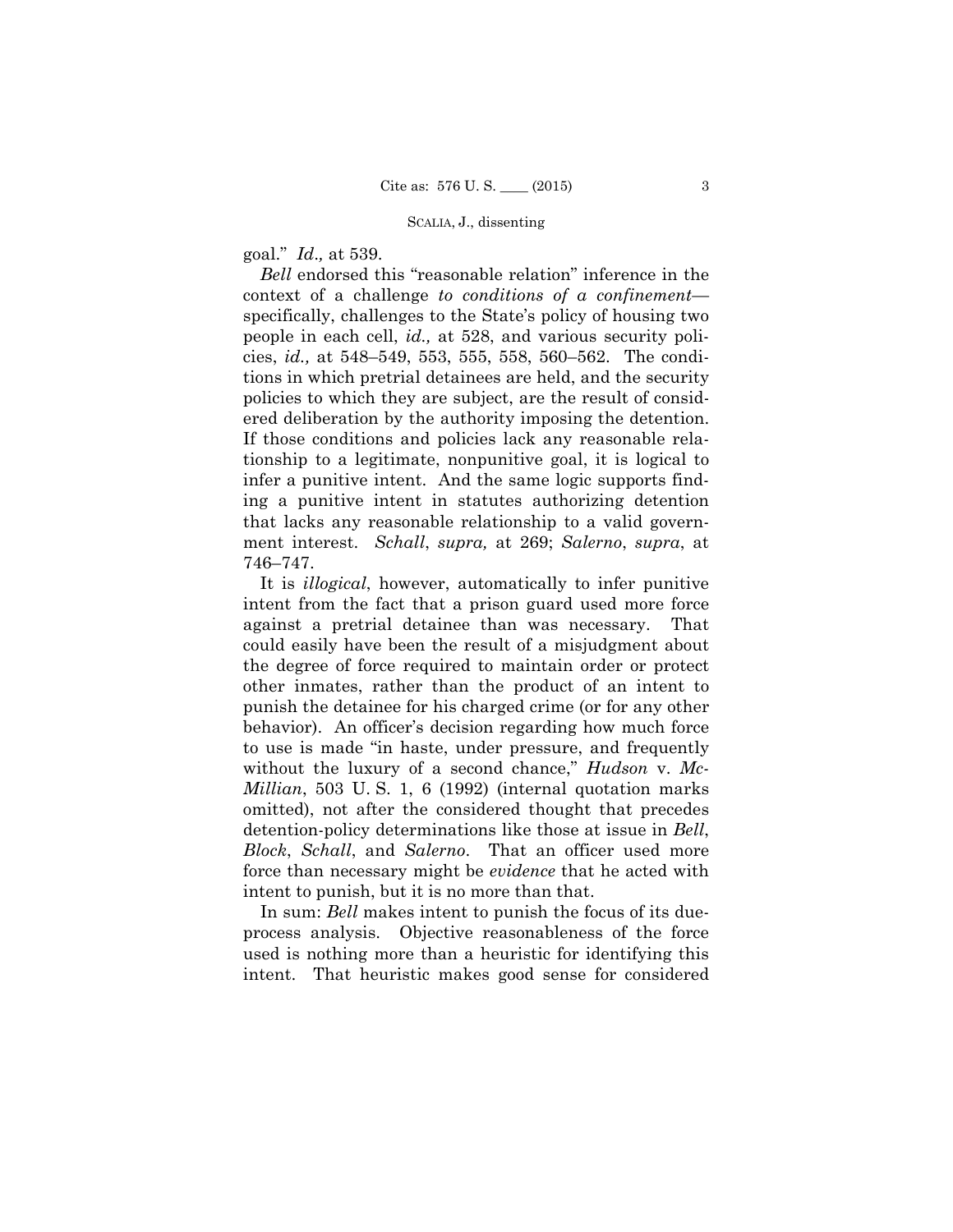decisions by the detaining authority, but is much weaker in the context of excessive-force cl+aims. Kingsley does not argue that respondents actually intended to punish him, and his reliance on *Bell* to infer such an intent is misplaced.

 liberty. But Kingsley does not claim deprivation of liberty Kingsley claims that "the protections of due process . . . extend beyond the narrow context of 'punishment.'" Brief for Petitioner 15. Unquestionably. A State would plainly violate the Due Process Clause if it extended a detainee's confinement because it believed him mentally ill (not as "punishment"), without giving him the constitutionally guaranteed processes that must precede the deprivation of in that normal sense of that word—the right to walk about free. He claims that the Due Process Clause confers, on pretrial detainees, a substantive "liberty" interest that consists of freedom from objectively unreasonable force. Kingsley seeks relief, in other words, under the doctrine of "substantive due process," through which we have occasionally recognized "liberty" interests other than freedom from incarceration or detention, that "cannot be limited at all, except by provisions that are 'narrowly tailored to serve a compelling state interest.'" *Kerry* v. *Din, ante,* at 6 (plurality opinion) (quoting *Reno* v. *Flores*, 507 U. S. 292, 301–302 (1993)).

Even if one believed that the right to process can confer the right to substance in particular cases, Kingsley's interest is not one of the "fundamental liberty interests" that substantive due process protects. We have said that that doctrine protects only those liberty interests that, carefully described, are "objectively, deeply rooted in this Nation's history and tradition, and implicit in the concept of ordered liberty, such that neither liberty nor justice would exist if they were sacrificed." *Washington* v. *Glucksberg*, 521 U. S. 702, 720–721 (1997) (citations and internal quotation marks omitted). Carefully described,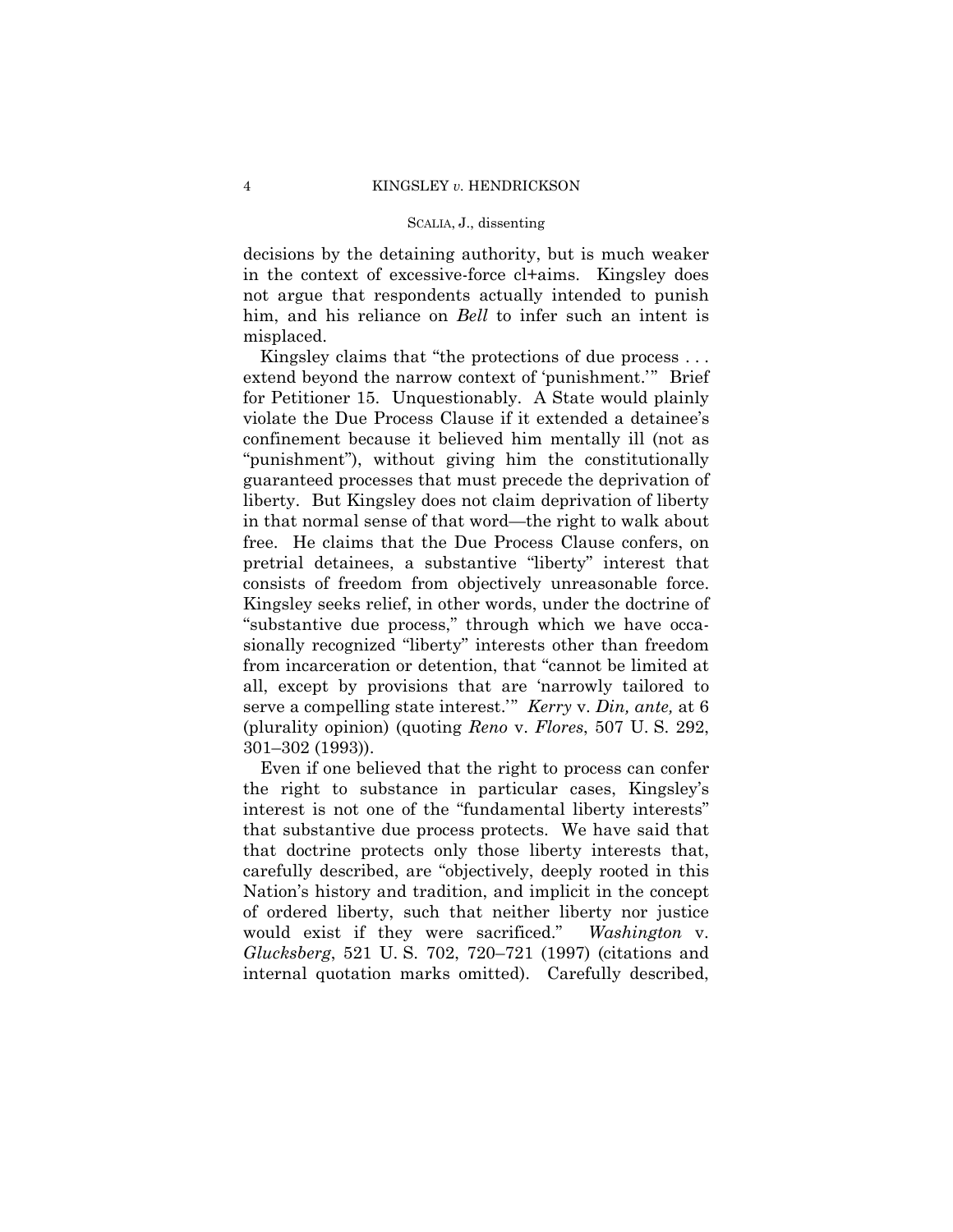the liberty interest Kingsley asserts is the right of pretrial detainees to be free from the application of force that is more than is objectively required to further some legitimate, nonpunitive, governmental interest. He does not argue (nor could he) that this asserted interest could pass the test announced in *Glucksberg*.

 individuals abused by state officials can seek relief. I conclude by emphasizing that our Constitution is not the only source of American law. There is an immense body of state statutory and common law under which Kingsley himself, in addition to suing respondents for excessive force under 42 U. S. C. §1983, brought a statelaw claim for assault and battery. 744 F. 3d 443, 446, n. 6 (CA7 2014). The Due Process Clause is not "a font of tort law to be superimposed upon" that state system. *Daniels*  v. *Williams*, 474 U. S. 327, 332 (1986) (quoting *Paul* v. *Davis*, 424 U. S. 693, 701 (1976)). Today's majority overlooks this in its tender-hearted desire to tortify the Fourteenth Amendment.